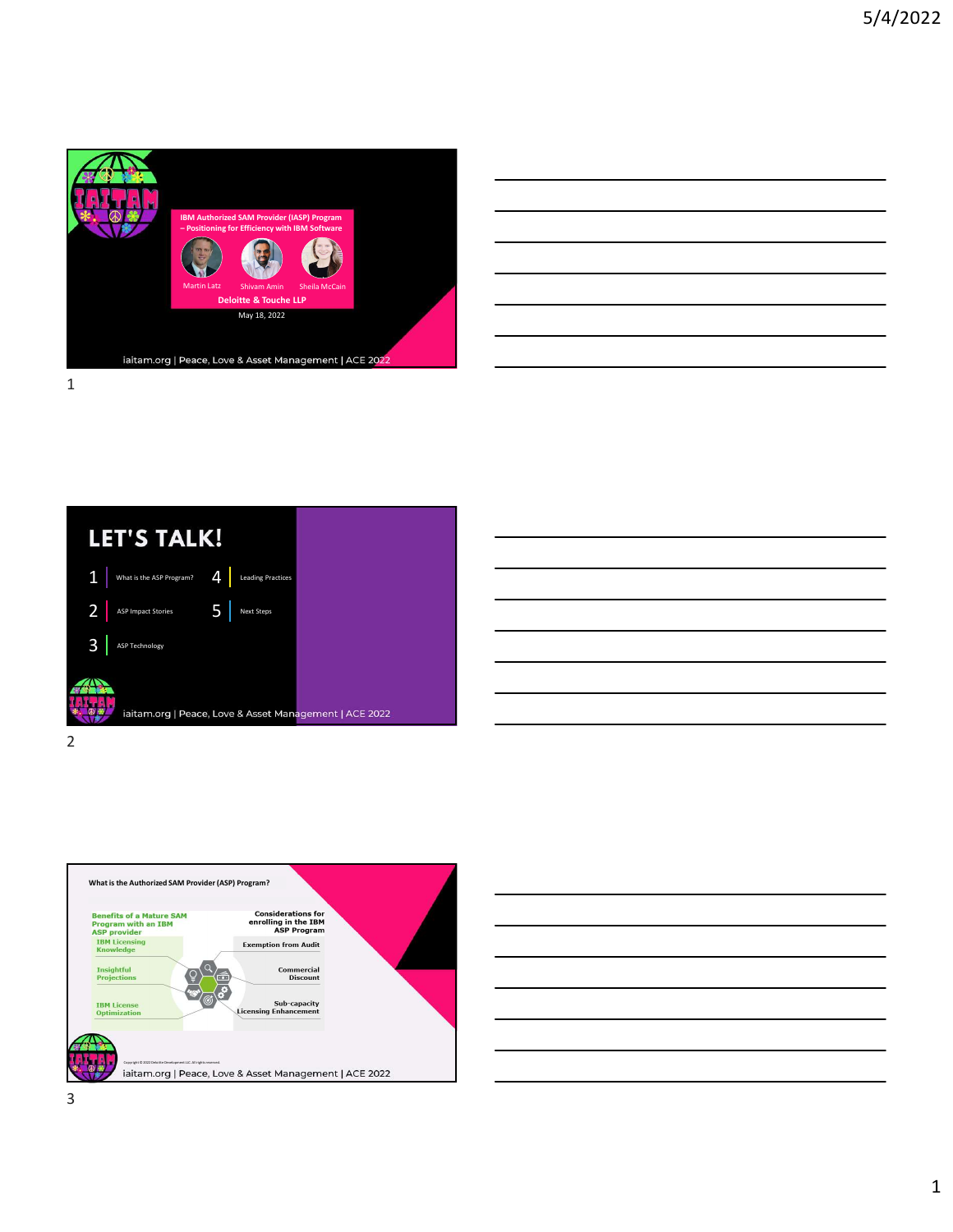







 $5<sub>2</sub>$ 



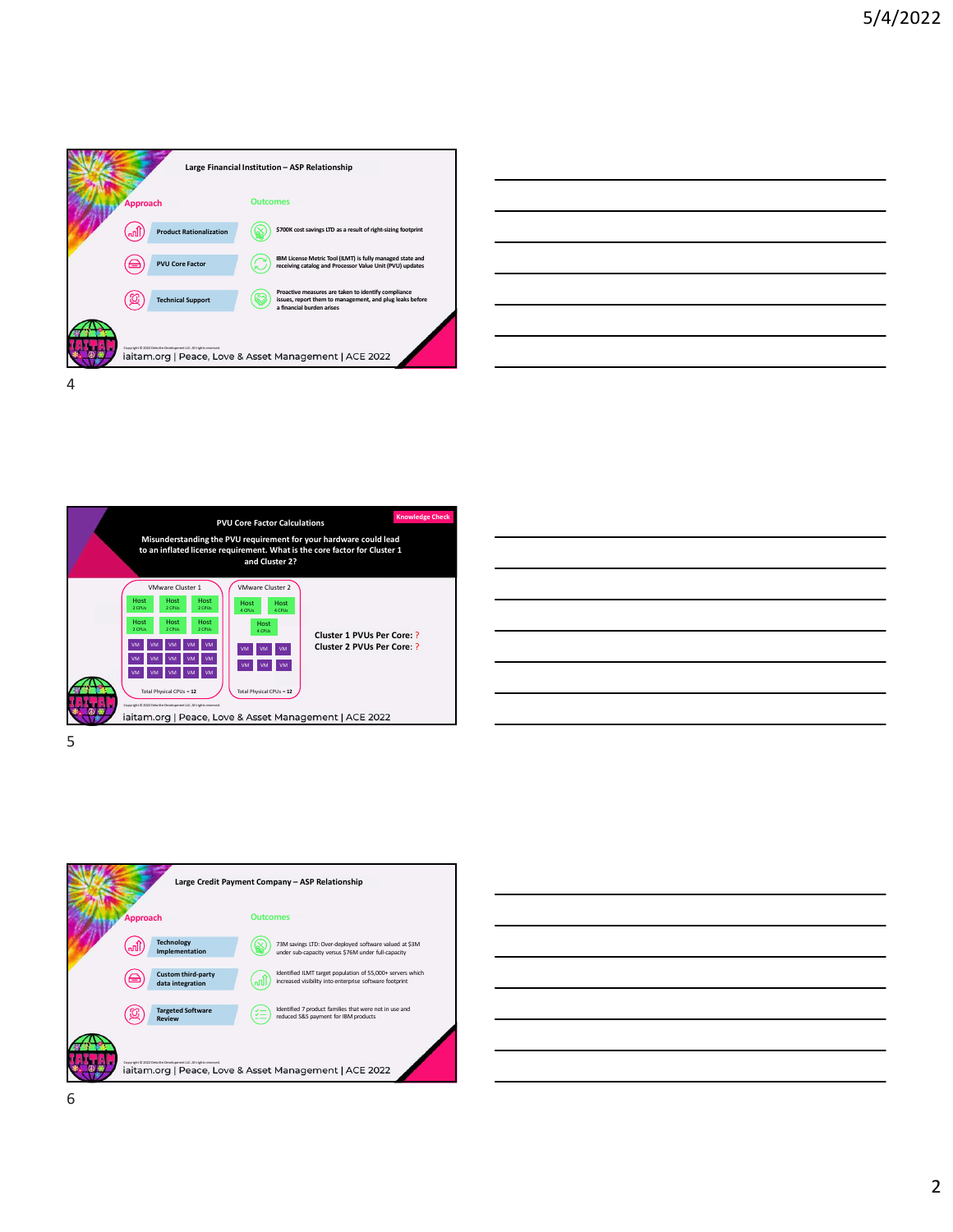



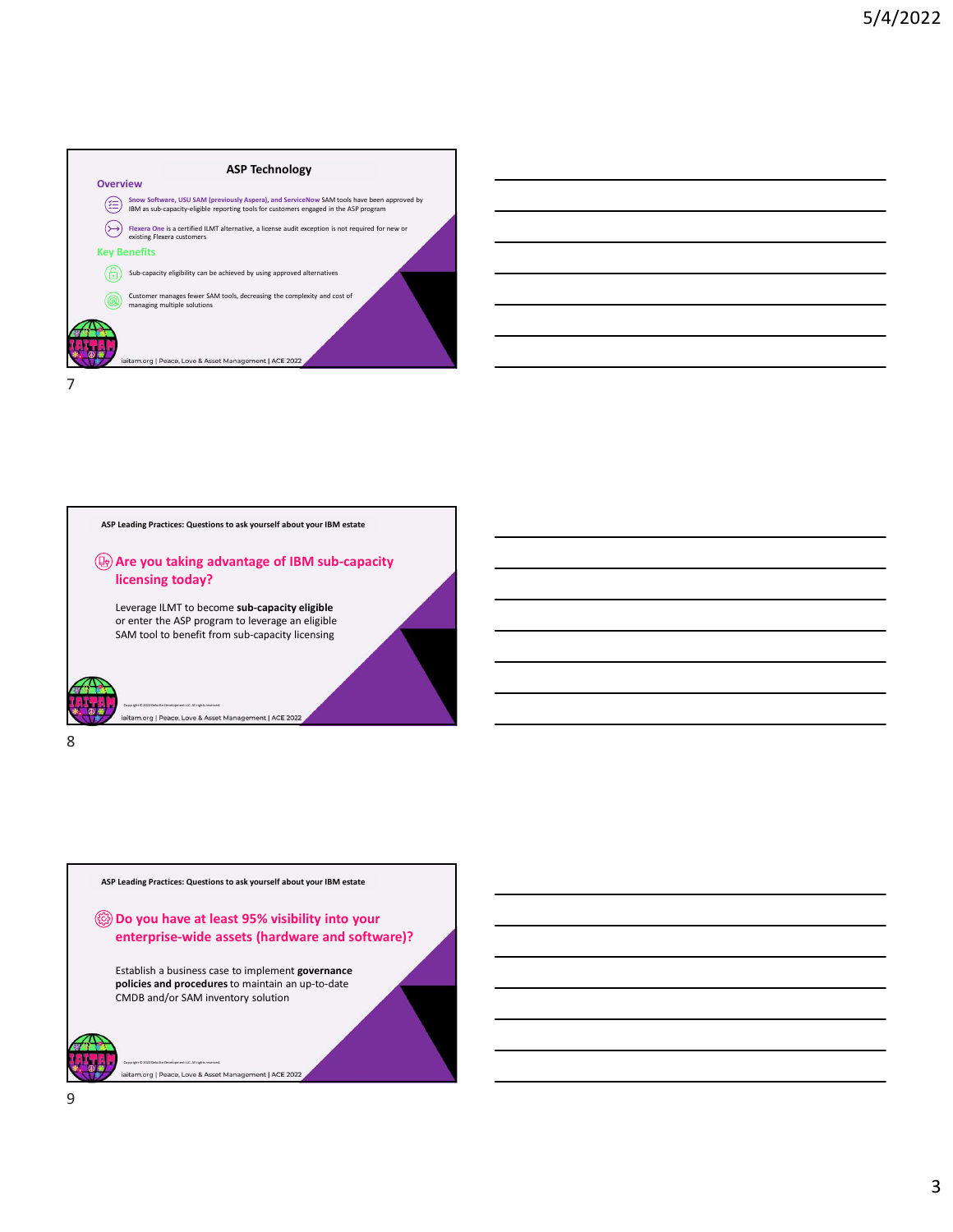



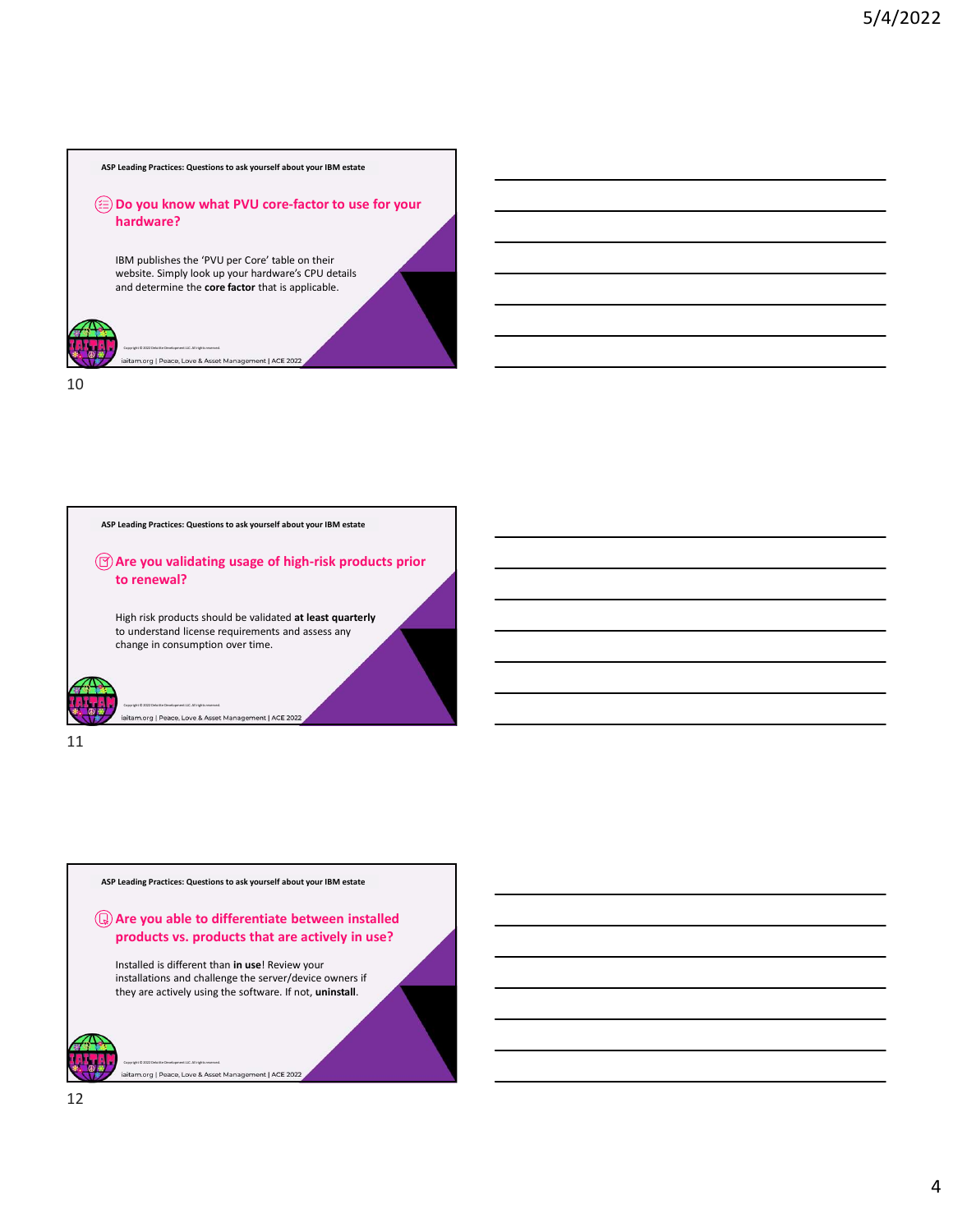ASP Leading Practices: Questions to ask yourself about your IBM estate

## product/family owners?

Have you designated appropriate IBM software<br>product/family owners?<br>Delegating responsibility to a business owner allows the<br>SAM team to have a single point of contact for each<br>product family. This individual is responsibl Delegating responsibility to a business owner allows the SAM team to have a single point of contact for each product family. This individual is responsible to drive governance and liaise with your SAM team!





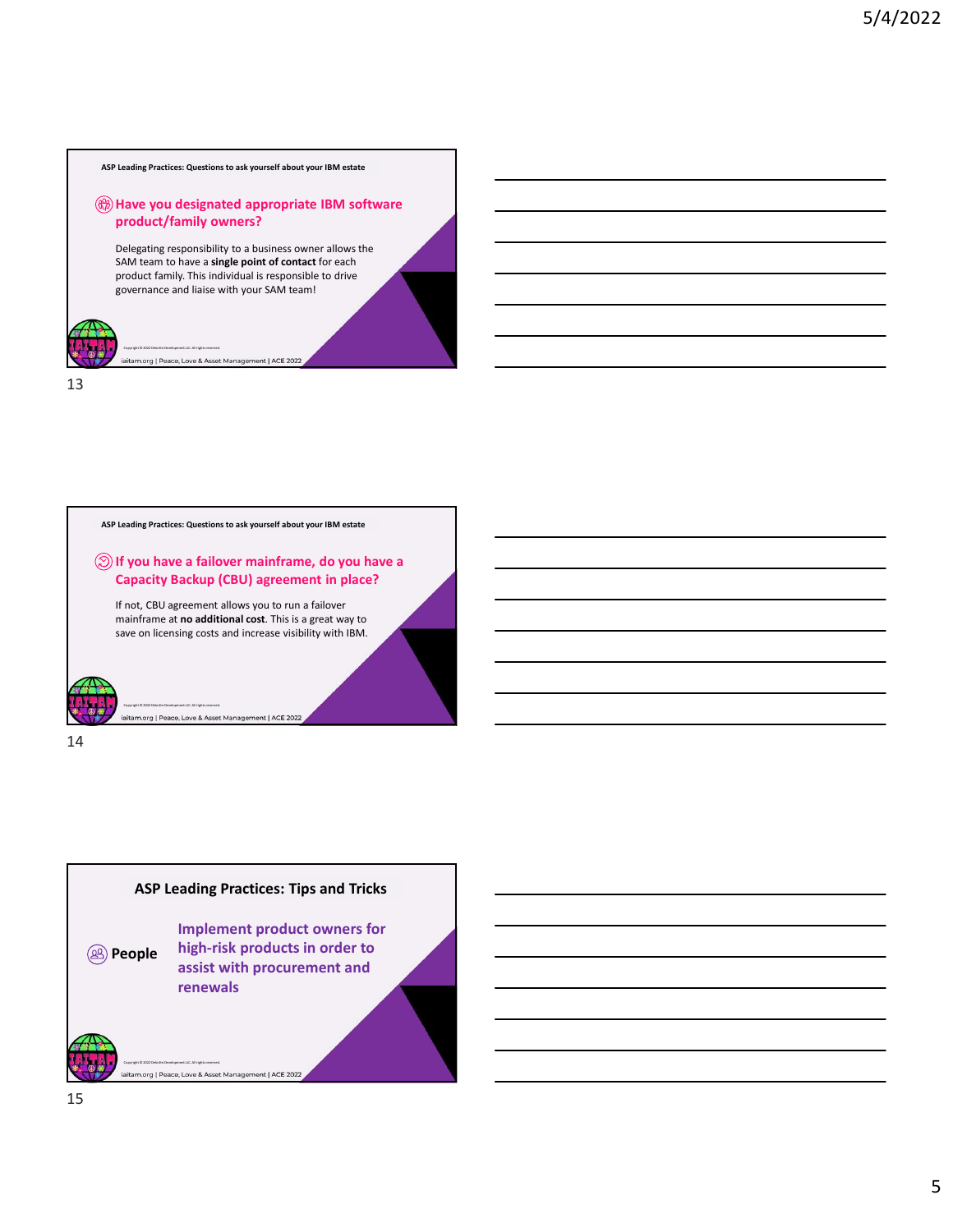



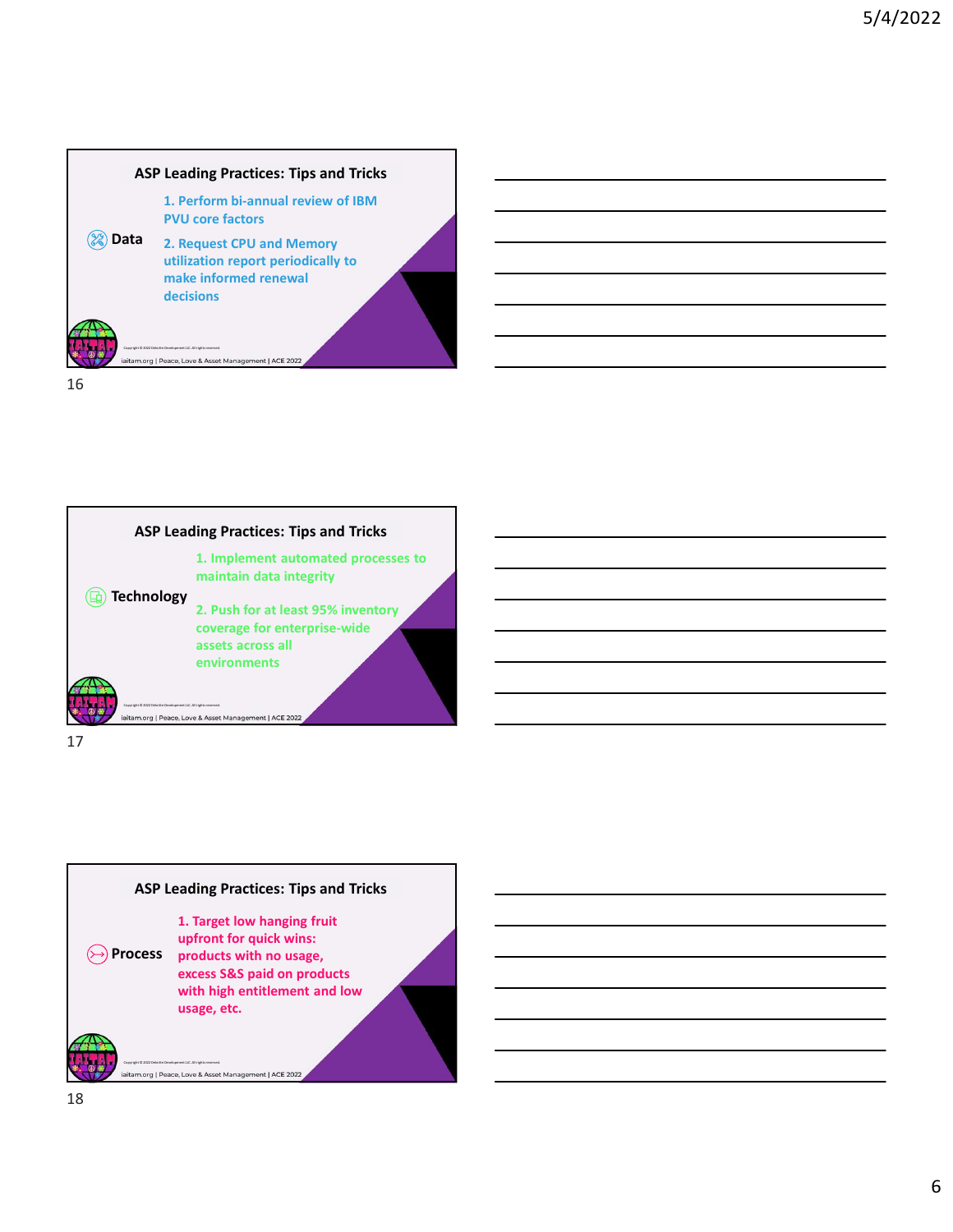



## Questions?

If you have specific questions or would like to connect with us about your future ASP journey, please reach out to us at ibmasp@deloitte.com

iaitam.org | Peace, Love & Asset Management | ACE 2022